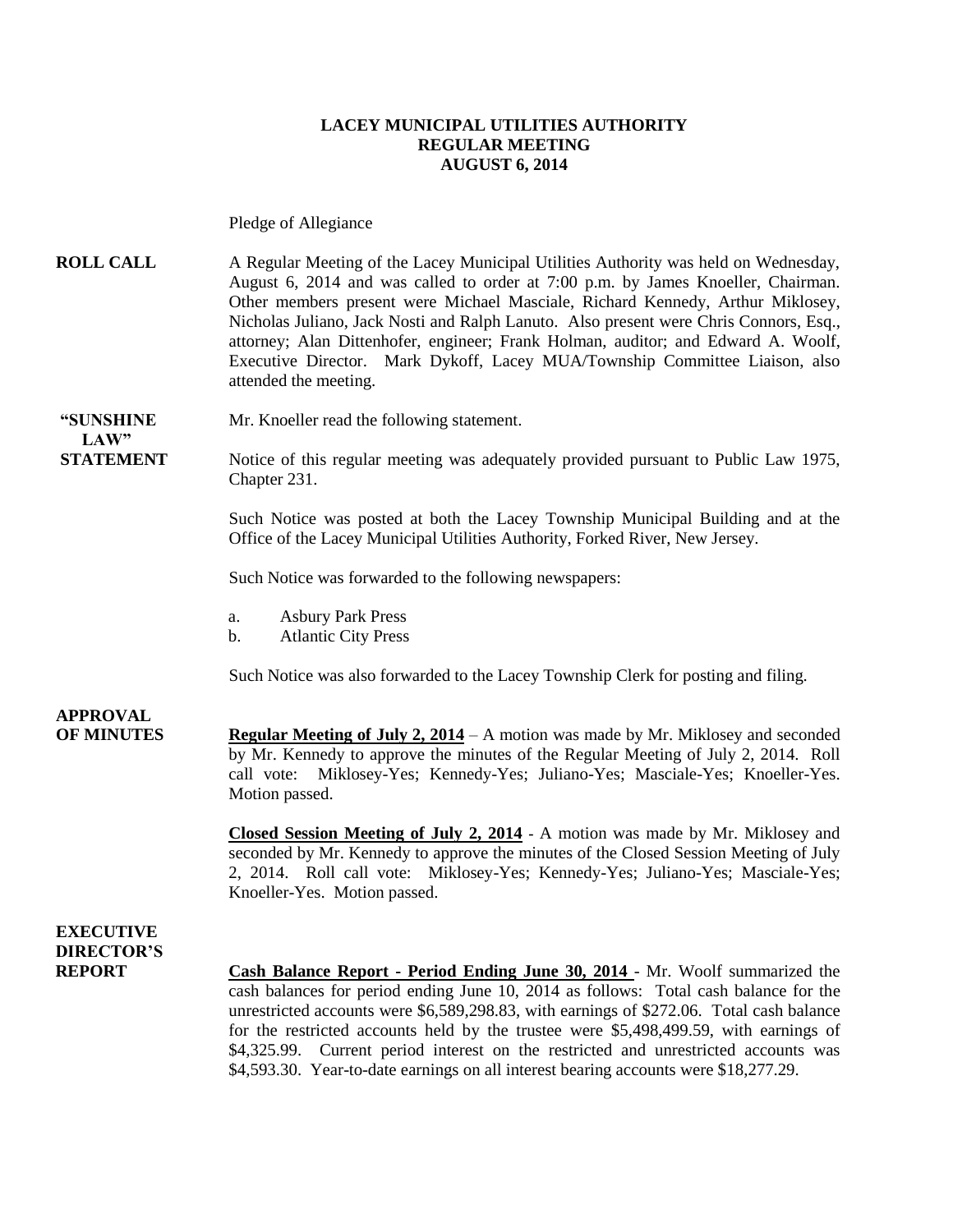Board Meeting August 6, 2014 Page 2

> **Cleaning and Televising Sewer Contract No. 7** – Mr. Woolf requested authorization to advertise and receive bids for cleaning and televising sewer contract No. 7. A motion was made by Mr. Miklosey and seconded by Mr. Kennedy authorizing advertisement to receive bids for cleaning and televising sewer contract No. 7. Roll call vote: Miklosey-Yes; Kennedy-Yes; Juliano-Yes; Masciale-Yes; Knoeller-Yes. Motion passed.

## **BUSINESS**

**ENGINEER'S**

**REPORT** The business report was submitted for review.

**REPORT Resolution 2014-42 – Preliminary Sewer and Water Approval – Liberty Overhead Door, Inc.** – Mr. Dittenhofer stated his office received the application and plans for preliminary sewer and water approval for Liberty Overhead Door, Inc., Block 1002, Lot 1.17. The applicant is proposing to construct a 7,200 SF warehouse building in the culde-sac of Old Shore Road, west of Challenger Way. The applicant proposes to connect to an existing sanitary sewer main in Old Shore Road and install a lateral to service the building. The applicant also proposes to connect to an existing water main in Old Shore Road and install water services for both domestic use and fire protection. On recommendation by the Authority's engineer, a motion was made by Mr. Kennedy and seconded by Mr. Miklosey to adopt *Resolution 2014-42, Resolution of the Lacey Municipal Utilities Authority, County of Ocean, State of New Jersey, Preliminary Sewer and Water Approval, Liberty Overhead Door, Inc., Block 1002, Lot 1.17.* Roll call vote: Kennedy-Yes; Miklosey-Yes; Juliano-Yes; Masciale-Yes; Knoeller-Yes. Motion passed.

> **Water Treatment Plant No. 1 Upgrades** – Mr. Dittenhofer stated his office contacted the Bureau of Safe Drinking Water regarding the status of the permit. They indicated the permit to operate is complete and approved. His office is waiting for the signed permit.

> **Meter Installation** – Mr. Dittenhofer stated specifications were reviewed and adjustments are ongoing. The project should be ready to go out to bid by August 15<sup>th</sup>.

> **Installation of Hydraulic Grinder at CP-1** - Mr. Dittenhofer stated the shop drawings for this project are under review.

## **ATTORNEY'S**

**REPORT Lacey MUA vs. Quinn Spectrum Realty, Co.** - Mr. Connors stated his office forwarded to the representative of Trans End Wireless the consent form so they are able to obtain a zoning permit in order to install new sale antennas on the water tank.

> **Water Service Application – Affordable Housing** - Mr. Connors stated his office reviewed correspondence from the Authority's engineer regarding preliminary and tentative water and sewer compliance review.

> **White Castle Restaurant** – Mr. Connors stated his office reviewed correspondence from the Authority's engineer regarding tentative water and sewer compliance review.

**AUDITOR'S**

**REPORT Status Report – Month Ending June 30, 2014** - Mr. Holman reported user charges for sewer resulted in a favorable variance for the month, and an unfavorable variance on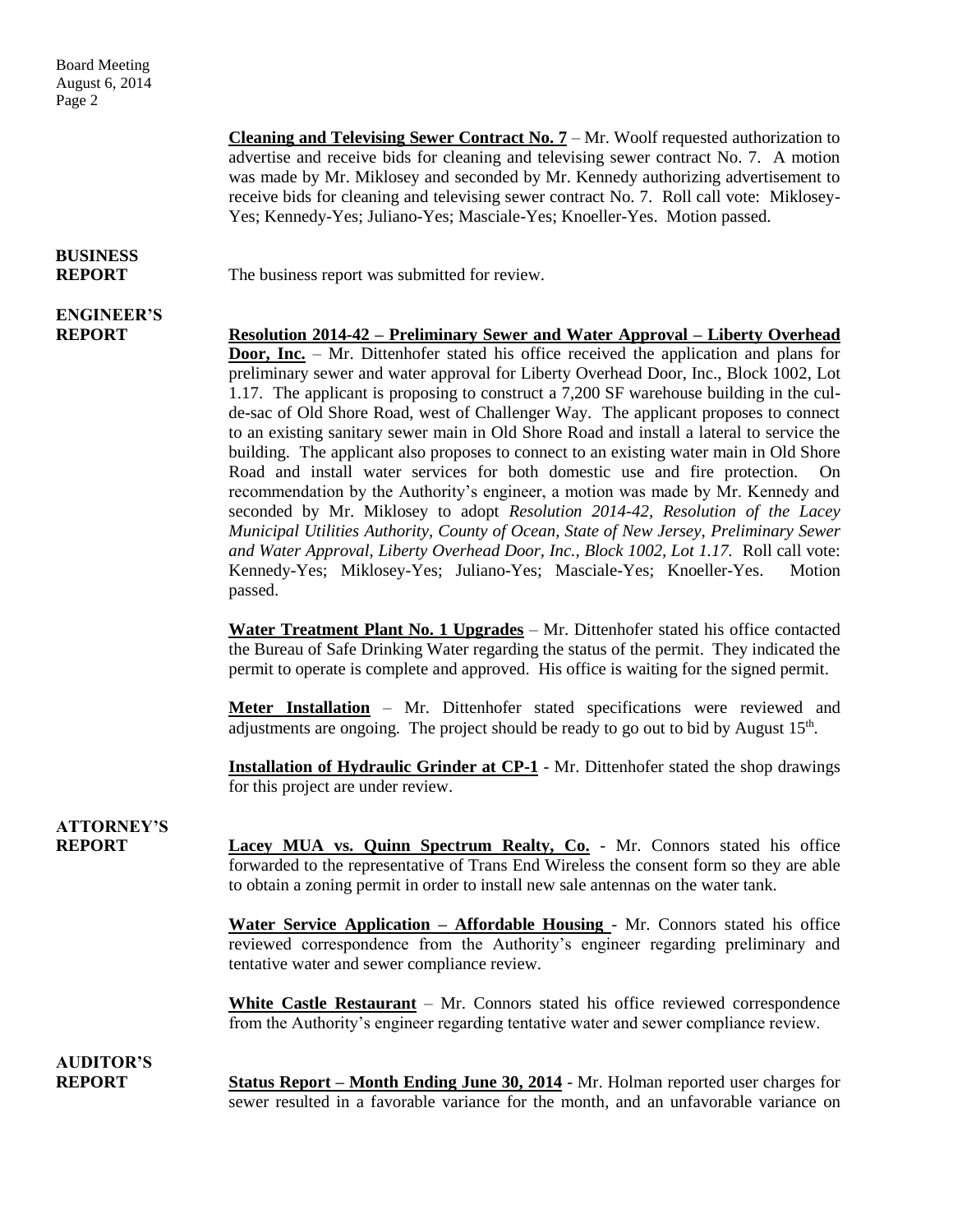water. Delinquency charges had a favorable variance on both water and sewer. Interest income had an unfavorable variance due to investments not performing as well as expected. Connection fees had a favorable variance on both water and sewer.

**Resolution 2014-43 – 2014 Water Authority Budget Amendment** – On recommendation by the Authority's auditor, a motion was made by Mr. Masciale and seconded by Mr. Kennedy to adopt Resolution 2-14-43, 2014 Water Authority Budget Amendment. Roll call vote: Masciale-Yes; Kennedy-Yes; Juliano-Yes; Miklosey-Yes; Knoeller-Yes. Motion passed. The amendment is for the replacement of the water meters due to superstorm Sandy.

#### **CORRESPONDENCE**

**John Donovan, Old Shore Road** - Requesting relief of utility bill, due to toilet issue. Based upon the available information, a waiver of a portion of the charges could not be supported.

**Teresa Nemec, Ensign Drive** - Requesting relief of utility bill, due to outside broken hose bib. Since the water that leaked did not go into the sewer system, a motion was made by Mr. Kennedy and seconded by Mr. Miklosey to grant a credit adjustment on the sewer charges in the amount of \$328.90 (68,000 gallons). Roll call vote: Kennedy-Yes; Miklosey-Yes; Juliano-Yes; Masciale-Yes; Knoeller-Yes. Motion passed.

**Helen Zawistowski, Capstan Drive** – Mrs. Zawistowski was present to request relief of utility bill, due to her home water softeners running non-stop. Mr. Woolf stated he spoke with the plumber and explained there was a water conditioner that was piped into the water service, however, they set up a continuous flow of water directly to the sanitary sewer system. This kept flowing through the meter, through the water conditioner and directly into the sewer system. Rather than the water being used when needed, it was continually flowing into the sewer system. Ms. Zawistowski stated she never had a problem in the ten years she had the softeners, and perhaps the water was being recirculated. Mr. Knoeller asked if field personnel inspected the softener to make sure it was not being discharged or backwashed into the sewer system. Mr. Woolf stated they have not. Mr. Knoeller recommended this matter be Tabled until a field evaluation can be performed.

**Johanna Corbin, Paradise Point Way** – Requesting relief of utility bill, due to water leak. Since the last water meter reading did not indicate excessive water usage during the billing cycle, the Board could not justify an adjustment to the account.

**OLD**

**BUSINESS Resolution 2014-41 – Memorialize Action Taken on July 2, 2014 – Appointing Melissa Verge to position of Account Clerk** – Secretary Kennedy executed Resolution 2014-41 memorializing action taken on July 2, 2014, appointing Melissa Verge to position of Account Clerk.

> **Form of Contract – CI-1 Pump Station Hydraulic Comminutors** – Chairman Knoeller and Secretary Kennedy executed the contract between the Authority and Derstine Company, LLC for CI-1 Pump Station Hydraulic Comminutors in the amount of \$65,500.00.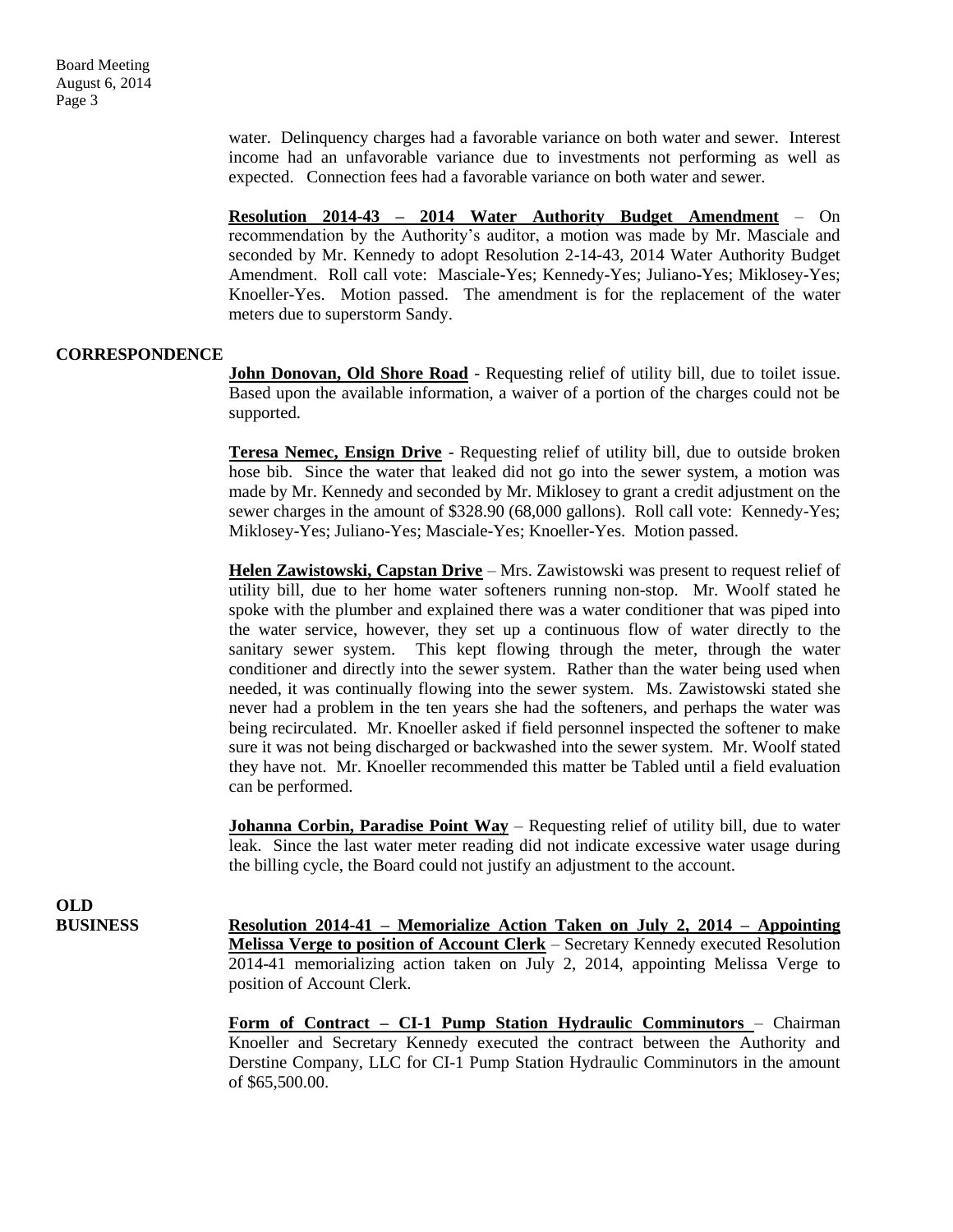Board Meeting August 6, 2014 Page 4

# **NEW**

**BUSINESS Acacia Financial Group –** Mr. Woolf stated he received notification from the State that there is a requirement to examine all outstanding bond issues. Additionally, there is also an obligation to disclose any non-compliances. In order to achieve this, the Authority must appoint a financial advisor that can work with the bond underwriters, in addition to working with bond counsel on the compliance issues. At this time, the Authority does not have an appointed financial advisor. He stated Acacia Financial Group submitted a proposal to perform the work at an amount not to exceed \$5,000.00. Mr. Nosti stated this may be a good time to re-bid for bond counsel. Mr. Woolf recommended the Board retain the services of bond counsel just to handle this matter.

> A motion was made by Mr. Masciale and seconded by Mr. Miklosey to appoint Acacia Financial Group as Authority's financial advisor at an amount not to exceed \$5,000.00. Roll call vote: Masciale-Yes; Miklosey-Yes; Juliano-Yes; Kennedy-Yes; Knoeller-Yes. Motion passed.

> Mr. Nosti stated if there is an urgency to hire bond counsel he recommends hiring Decotis, Fitzpatrick. Mr. Woolf suggested the Authority receive quotations from bond counsel just to handle this matter. A motion was made by Mr. Miklosey and seconded by Mr. Masciale authorizing the executive director to receive quotations from bond counsel on the compliance issues. Roll call vote: Miklosey-Yes; Masciale-Yes; Juliano-Yes; Kennedy-Yes; Knoeller-Yes. Motion passed.

### **PUBLIC BUSINESS/**

**COMMENT Regina Discenza, Sunset Boulevard** – Mrs. Discenza asked if Well No. 7 is operating since the permit was approved by the NJDEP. Mr. Knoeller stated Well No. 7 cannot operate until the Authority receives the permit in hand. Mrs. Discenza asked how the distribution of water will run. Mr. Woolf explained there are two water treatment plants in service. Water Treatment Plant No. 1 has Wells  $1 \& 2$ , which will be a back up to Wells 7 & 8. There is also the Water Treatment Plant behind the Forked River School that has Wells  $3, 4 \& 5$ . Both plants contribute to the same network of piping, which ultimately fills the water towers.

> **Frank Discenza, Sunset Boulevard** – Mr. Discenza asked if the water would be drinkable if it was untreated. Mr. Knoeller stated it would be drinkable. Mr. Discenza asked about the possibility of contaminants being dumped into the well. Mr. Knoeller stated the well is approximately 1,600 feet deep with many status of sand and clay. It is naturally protected from contaminations.

# **PAYMENT OF**

**VOUCHERS** WHEREAS, the members of the Lacey Municipal Utilities Authority carefully examined all vouchers presented for payment of claims;

> **NOW, THEREFORE, BE IT RESOLVED** by the Lacey Municipal Utilities Authority that:

> 1. Said vouchers in the sum of \$242,553.98 be same are hereby approved to be paid.

2. Said vouchers are listed on the attached computer check register.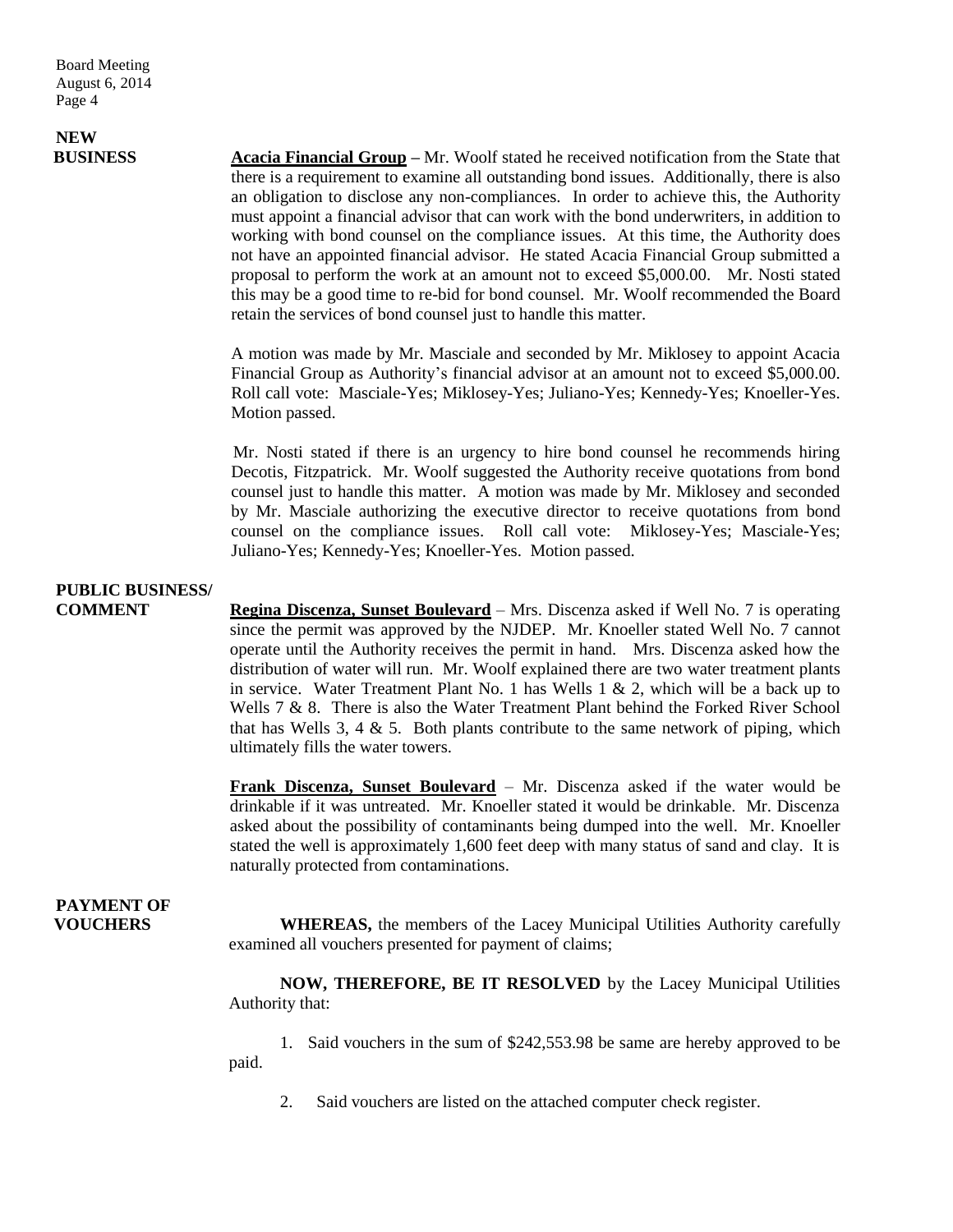A motion was made by Mr. Miklosey and seconded by Mr. Masciale to adopt the above resolution. Roll call vote: Miklosey-Yes; Masciale-Yes; Juliano-Yes, but abstains on Eastern Warehouse Distributors; Kennedy-Yes; Knoeller-Yes. Motion passed.

3. This resolution shall take effect immediately.

A motion was made by Mr. Kennedy and seconded by Mr. Masciale to adopt the above resolution. Roll call vote: Unanimously approved.

**ADJOURNMENT** There being no further business to discuss, the meeting was adjourned at 7:25 p.m.

Respectfully submitted,

Michele Kennedy Executive Secretary